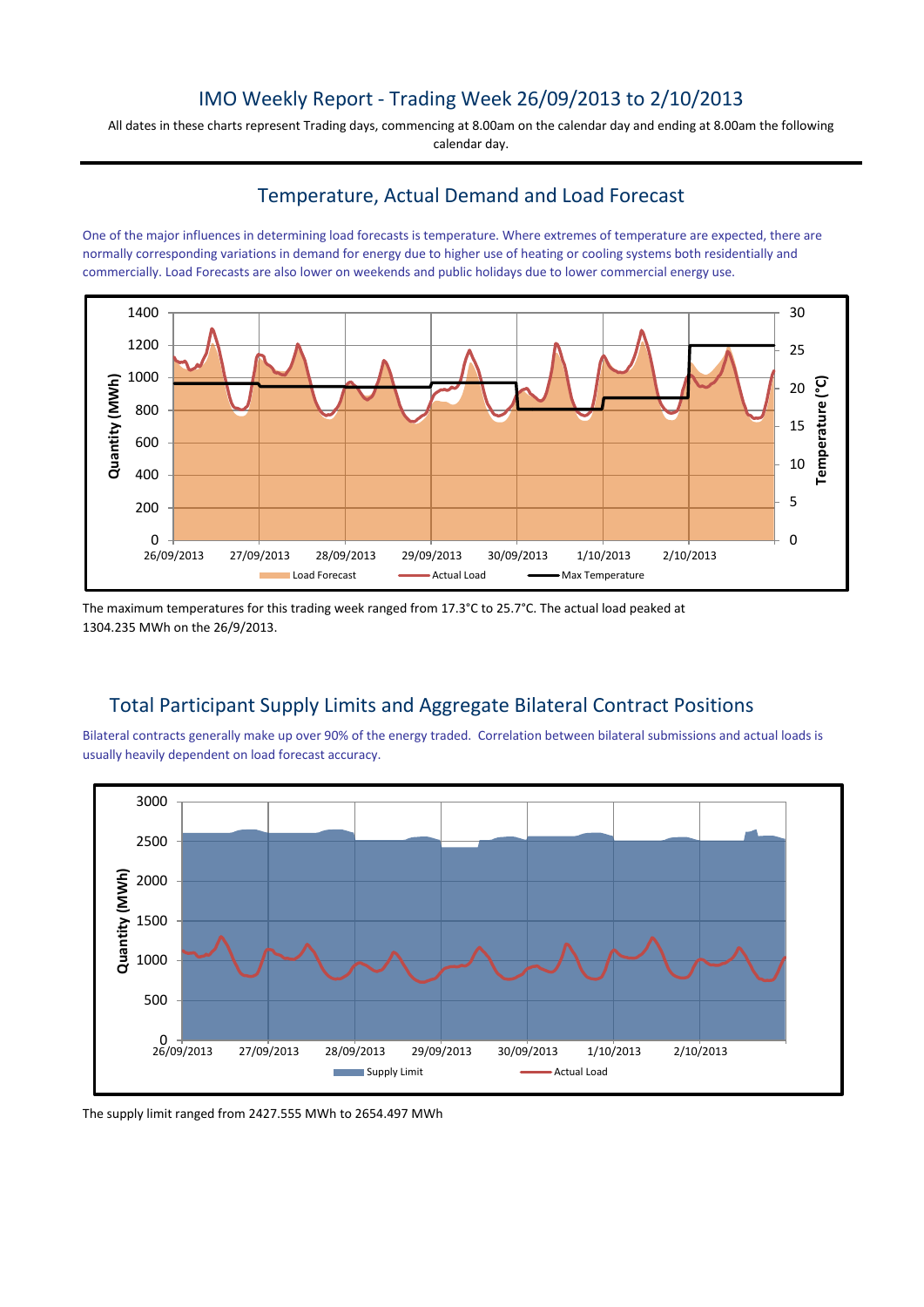### Net Balancing Market Trades

Bilateral contracts and STEM trading are generally based on the forecast energy requirements of Participants. When the forecast requirements are higher or lower than the actual requirements for a day, this Market energy must be bought and sold in the balancing mechanism. This graph shows the estimated net balancing trades.



The majority of the balancing activity this week occurred within Balancing Supply. The maximum balancing demand for the week reached 147.201 MWh on the 26/9/2013. The maximum balancing supply for the week reached -228.355 MWh on the 30/9/2012.

## Total Traded Energy

This chart represents a comparison between the total net energy that is traded in Bilateral Contracts, the STEM and the balancing mechanism. Balancing Supply represents cases in which the total contract position is greater than the demand and customers must supply energy back to balancing. Balancing Demand represents cases in which the total contract position is less than the demand and customers must purchase energy from balancing.



Total balancing supply equalled -14580.688 MWh whereas total balancing demand equalled 4466.101 MWh. The Total STEM Traded quantity was 32673.14 MWh, with the STEM Clearing Quantity ranging between 19.592 MWh and 240.436 MWh.